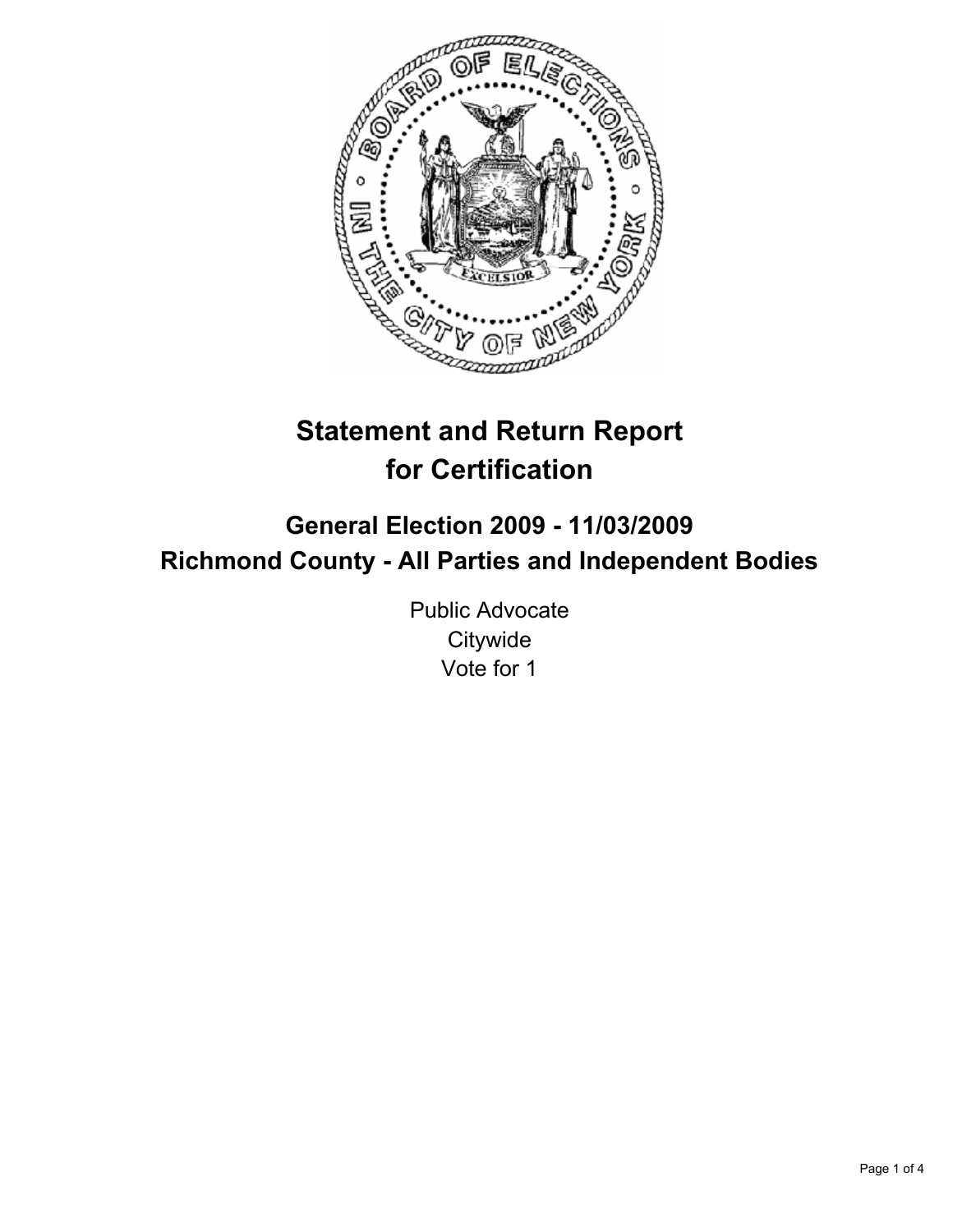

## **Assembly District 60**

| <b>PUBLIC COUNTER</b>             | 14.337 |
|-----------------------------------|--------|
| <b>EMERGENCY</b>                  | 7      |
| ABSENTEE/MILITARY                 | 510    |
| <b>AFFIDAVIT</b>                  | 99     |
| <b>Total Ballots</b>              | 14,953 |
| BILL DE BLASIO (DEMOCRATIC)       | 5,100  |
| ALEX T ZABLOCKI (REPUBLICAN)      | 5,322  |
| WILLIAM J LEE (CONSERVATIVE)      | 960    |
| BILL DE BLASIO (WORKING FAMILIES) | 447    |
| MAURA DELUCA (SOCIALIST WORKER)   | 107    |
| JIM LESCZYNSKI (LIBERTARIAN)      | 75     |
| MARK GREEN (WRITE-IN)             | 1      |
| <b>Total Votes</b>                | 12,012 |
| Unrecorded                        | 2,941  |

**Assembly District 61**

| <b>PUBLIC COUNTER</b>             | 21,888 |
|-----------------------------------|--------|
|                                   |        |
| <b>EMERGENCY</b>                  | 114    |
| ABSENTEE/MILITARY                 | 630    |
| AFFIDAVIT                         | 164    |
| <b>Total Ballots</b>              | 22,796 |
| BILL DE BLASIO (DEMOCRATIC)       | 11,011 |
| ALEX T ZABLOCKI (REPUBLICAN)      | 4,773  |
| WILLIAM J LEE (CONSERVATIVE)      | 1,310  |
| BILL DE BLASIO (WORKING FAMILIES) | 775    |
| MAURA DELUCA (SOCIALIST WORKER)   | 159    |
| JIM LESCZYNSKI (LIBERTARIAN)      | 109    |
| <b>Total Votes</b>                | 18,137 |
| Unrecorded                        | 4,659  |

#### **Assembly District 62**

| <b>PUBLIC COUNTER</b>             | 24,812 |
|-----------------------------------|--------|
| <b>EMERGENCY</b>                  | 13     |
| ABSENTEE/MILITARY                 | 717    |
| <b>AFFIDAVIT</b>                  | 136    |
| <b>Total Ballots</b>              | 25,678 |
| BILL DE BLASIO (DEMOCRATIC)       | 7,470  |
| ALEX T ZABLOCKI (REPUBLICAN)      | 11,001 |
| WILLIAM J LEE (CONSERVATIVE)      | 1,770  |
| BILL DE BLASIO (WORKING FAMILIES) | 634    |
| MAURA DELUCA (SOCIALIST WORKER)   | 101    |
| JIM LESCZYNSKI (LIBERTARIAN)      | 77     |
| DANIEL D. LEDDY (WRITE-IN)        |        |
| DEBRA AARKINS (WRITE-IN)          | 1      |
| LEONARD A. CHIARELLO (WRITE-IN)   | 1      |
| <b>Total Votes</b>                | 21,056 |
| Unrecorded                        | 4,622  |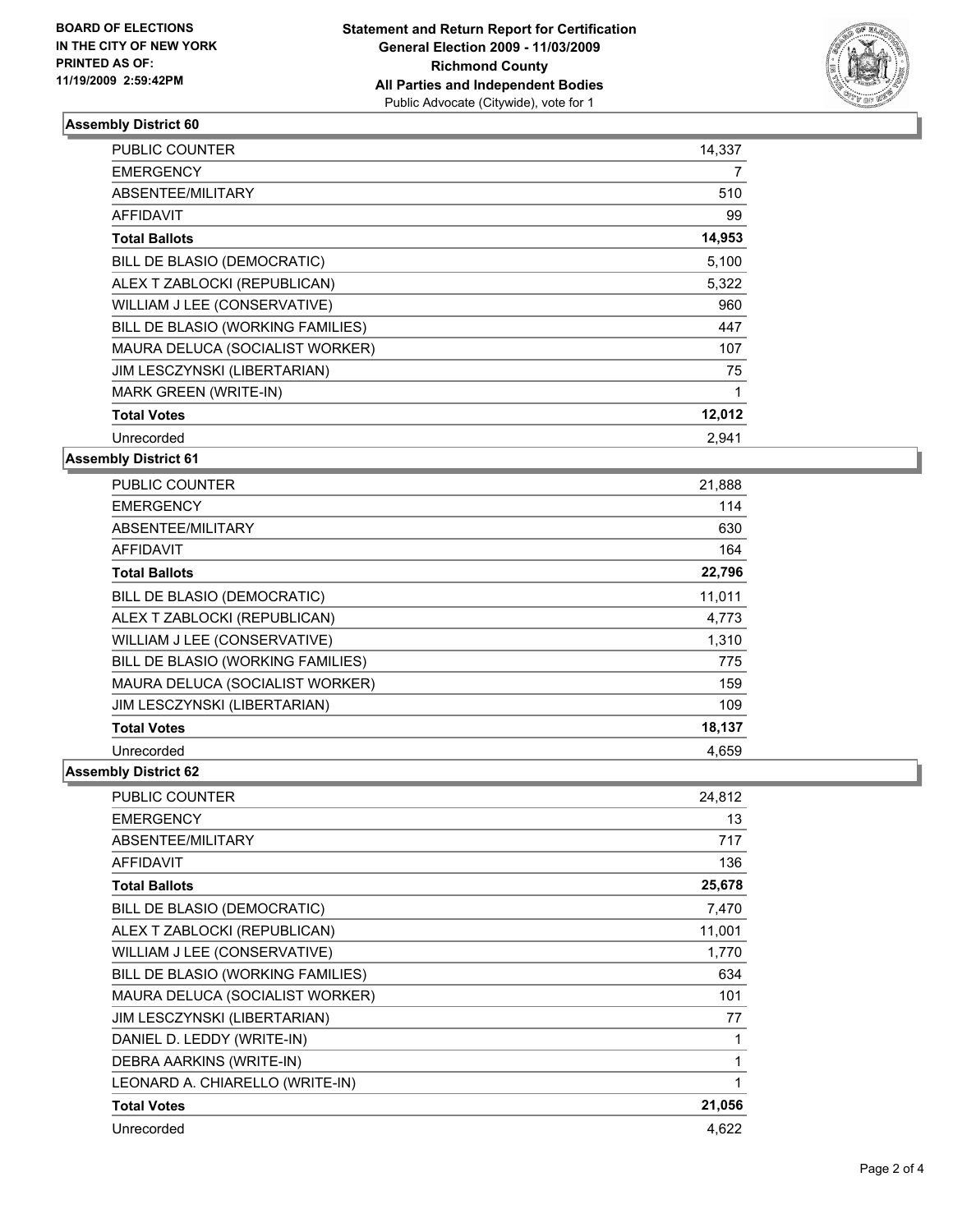

## **Assembly District 63**

| <b>PUBLIC COUNTER</b>               | 20,647 |
|-------------------------------------|--------|
| <b>EMERGENCY</b>                    | 82     |
| ABSENTEE/MILITARY                   | 611    |
| <b>AFFIDAVIT</b>                    | 121    |
| <b>Total Ballots</b>                | 21,461 |
| BILL DE BLASIO (DEMOCRATIC)         | 8,572  |
| ALEX T ZABLOCKI (REPUBLICAN)        | 6,795  |
| WILLIAM J LEE (CONSERVATIVE)        | 1,145  |
| BILL DE BLASIO (WORKING FAMILIES)   | 548    |
| MAURA DELUCA (SOCIALIST WORKER)     | 111    |
| JIM LESCZYNSKI (LIBERTARIAN)        | 106    |
| CHARLES MONTGOMERY BURNS (WRITE-IN) | 1      |
| DAN BONANNO (WRITE-IN)              | 1      |
| ERIC GIOIA (WRITE-IN)               | 1      |
| LARRY HANLEY (WRITE-IN)             | 1      |
| MARK GREEN (WRITE-IN)               | 1      |
| RENT IS TOO HIGH (WRITE-IN)         | 1      |
| <b>Total Votes</b>                  | 17,283 |
| Unrecorded                          | 4,178  |